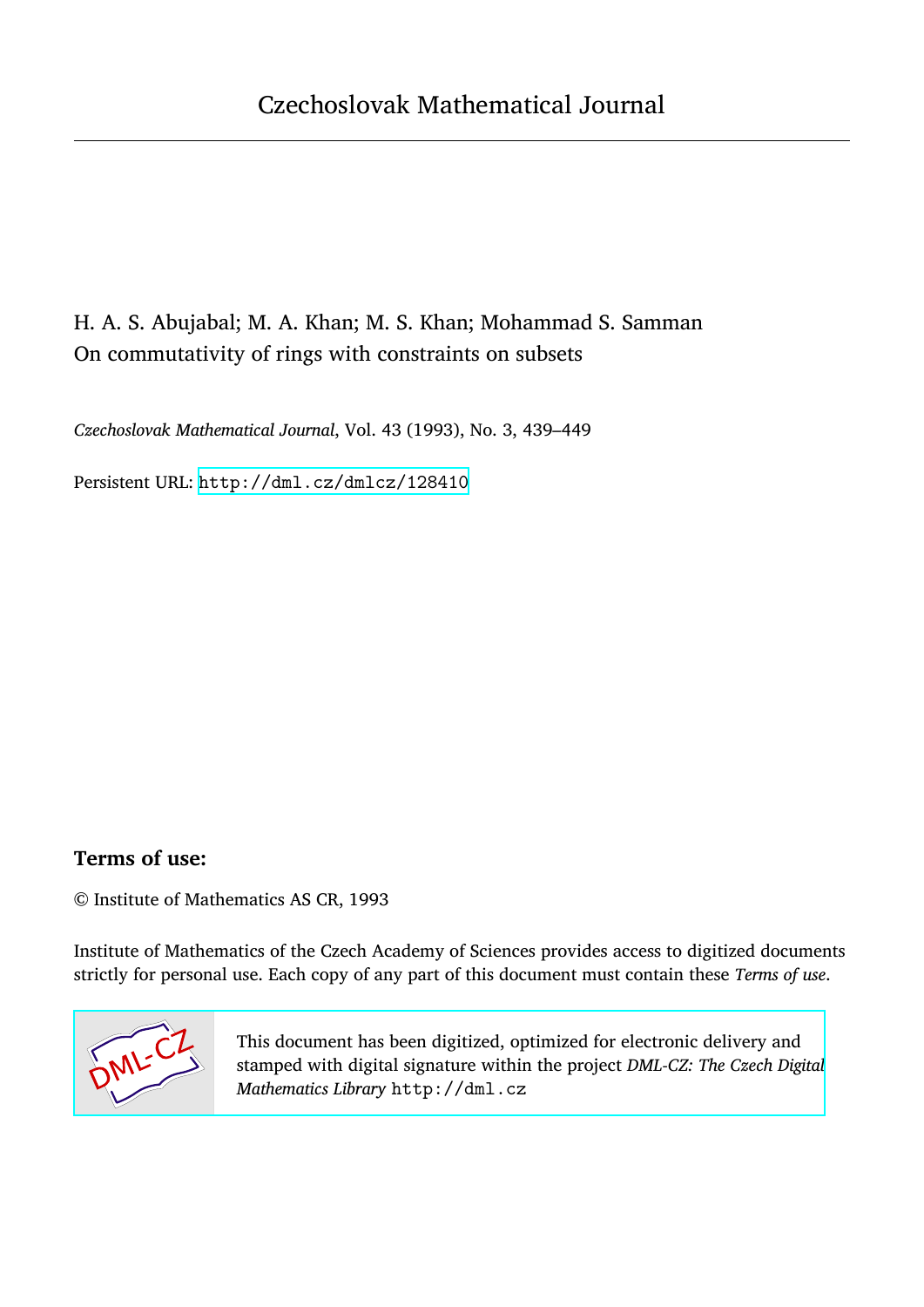## **ON COMMUTATIVITY OF RINGS WITH CONSTRAINTS ON SUBSETS**

**H**. A**. S.** A**BUJABAL,** M. A. **KHAN,** J**eddah, M**. **S. KHAN, Muscat, and** M. **S. SAMMAN,** J**eddah**,

**(Received** J**ul**y **8, 1991)** 

#### **l . IN**T**ROD**U**C**T**ION**

**There is a multitude** o**f c**o**nditi**o**ns each** o**f which im**p**lies the c**o**mmutativit**y o**f certain rings**. **The e**q**uivalence** o**f few such c**o**nditi**o**ns t**o **that** o**f c**o**mmutativit**y o**f rings was established b**y **T**o**minaga and Ya**q**ub [1**7**]. The list** o**f these e**q**uivalent c**o**nditi**o**ns was further enlarged b**y **these auth**o**rs in [18].** 

**The maj**o**r** pu**r**pose o**f this** pape**r is t**o **extend the w**o**rk** o**f T**o**minaga and Ya**q**ub [19], Ashraf et**. **al. [**7**], and Abujabal [4],** fo**r rings satisf**y**ing m**o**re general** po**l**y**n**o**mial identities. In fact, several c**o**mmutativit**y **the**o**rems can be** o**btained as c**o**r**o**llaries t**o ou**r results,** fo**r instance, [1, The**o**rem], [2, The**o**rem], [3, The**o**rem], [6, The**o**rem], [12, The**o**rem], [16, The**o**rem], [1**7**, The**o**rem], and [18, The**o**rem].** 

**Thr**o**ugh**o**ut this** p**a**p**er,** *R* **re**p**resent an ass**o**ciative ring n**o**t necessaril**y **with unit**y **1.** Let  $Z(R)$  denotes the center of R,  $N(R)$  the set of all nilpotent elements of R,  $C(R)$  the commutator ideal of R,  $A(R)$  a non-empty subset of R, and  $V_R(A(R))$ **the centralizer of a subset**  $A(R)$  of R.  $\mathbf{Z}[t]$  stands for the totality of polynomials in *t* with coefficients in **Z**, the ring of integers. For any  $x$ ,  $y$  in  $R$ , we set as usual  $[x, y] = xy - yx.$ 

**In the** p**resent** p**a**p**er, we c**o**nsider the f**o**ll**o**wing** p**r**op**erties:** 

 $(I - A(R))$ : For each  $x \in R$ , there exists a polynomial  $f(\lambda)$  in  $\mathbb{Z}[\lambda]$  such that  $x - x^2 f(x) \in A(R)$ .

 $(I^{\prime} - A(R))$ : For each  $x \in R$ , either  $x \in Z(R)$ , or there exists a polynomial  $f(\lambda)$ in  $\mathbf{Z}[\lambda]$  such that  $x - x^2 f(x) \in A(R)$ .

*(II - A(R)):* For every  $a \in A(R)$  and  $x \in R$ ,  $[[a, x], x] = 0$ .

*(III):* For every  $x, y \in R$ , there exists integers  $k = k(x, y) \geq 0$ ,  $m = m(x, y) > 1$ and  $n = n(x, y) \ge 0$  such that  $[x, x^n y - y^m x^k] = 0$ .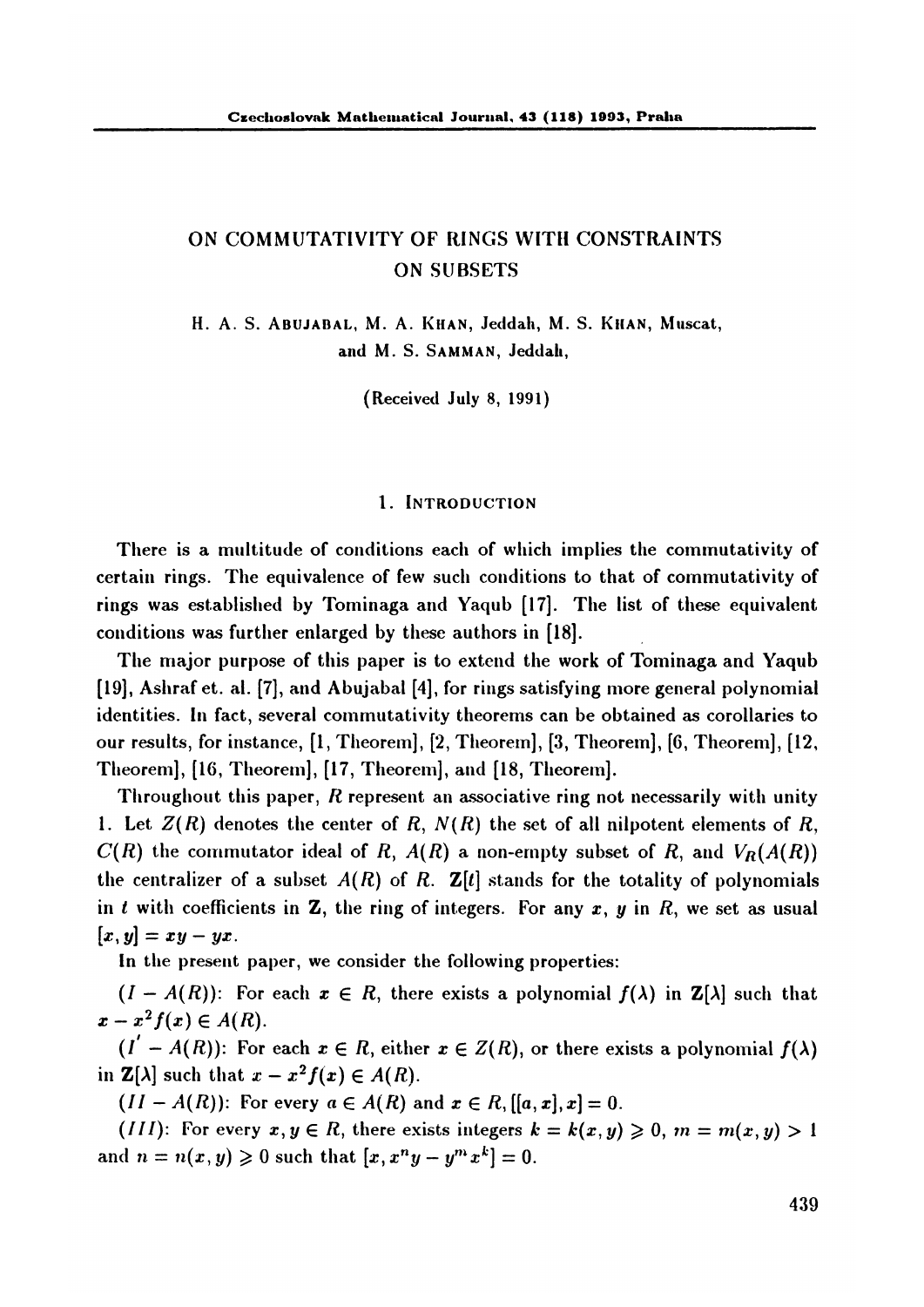(*III*)': For every  $x, y \in R$ , there exist integers  $k = k(x, y) \ge 1$ , and  $m = m(x, y) > 0$ **1** such that  $[x, xy - y^m x^k] = 0$ 

(*III*)": For every  $x, y \in R$ , there exist integers  $m = m(x, y) > 1$  and  $n = n(x, y) \geq$ **1** such that  $[x, x^n y - y^m x] = 0$ .

(*III*)''': For every  $x, y \in R$ , there exist integers  $k = k(x, y) \ge 1$ ,  $m = m(x, y) > 1$  $\text{and } n = n(x, y) \geqslant 1 \text{ such that } [x, x^n y - y^m x^k] = 0.$ 

 $(III)_k$ : For every  $x, y \in R$ , there exist integers  $k = k(x, y) \ge 1$ ,  $m = m(x, y) > 1$ **and**  $n = n(x, y) \ge 0$  such that  $[x, x^n y - y^m x^k] = 0$ .

(*III*)<sub>n</sub>: For every  $x, y \in R$ , there exist integers  $k = k(x, y) \ge 0$ ,  $m = m(x, y) > 1$  $\text{and } n = n(x, y) \geqslant 1 \text{ such that } [x, x^n y - y^m x^k] = 0.$ 

(*IV*): For each  $y \in R$ , there exists an integer  $m = m(y) > 1$  such that  $[x, x^n y - x_{n+1}]$  $\mathbf{y}^m \mathbf{x}^k$  =  $[\mathbf{x}, \mathbf{x}^n \mathbf{y}^m - \mathbf{y}^{m^*} \mathbf{x}^k] = 0$  for all  $\mathbf{x} \in R$ , where  $k \geqslant 0$  and  $n \geqslant 0$  are fixed **integers**.

*(IV)':* For each  $y \in R$ , there exists an integer  $m = m(y) > 1$  such that  $[x, xy [\mathbf{y}^m \mathbf{x}^k] = [\mathbf{x}, \mathbf{x} \mathbf{y}^m - \mathbf{y}^m^* \mathbf{x}^k] = 0$  for all  $\mathbf{x} \in R$ , where  $k \geqslant 1$  is fixed positive integer.

 $(IV)''$ : For each  $y \in R$ , there exists an integer  $m = m(y) > 1$  such that  $[x, x^n y$  $y^m x$ ] =  $[x, x^n y^m - y^{m^*} x] = 0$  for all  $x \in R$ , where  $n \ge 1$  is fixed positive integer.

(*V*): For every  $x, y \in R$ , there exist fixed integers  $k \geq 0$ ,  $m > 1$  and  $n \geq 0$  such **that**  $[x^n y - y^m x^k, x] = 0.$ 

T**he maj**o**r** p**ur**po**se** o**f the** p**resent** p**a**p**er is t**o **stu**dy **the e**q**uivalence** o**f the ab**o**ve liste**d p**r**op**erties with reference t**o **the c**o**mmutativit**y o**f the ring un**d**er c**o**nsi**d**erati**o**n**.

#### **2**. **P**R**ELIMINA**R**Y RES**U**L**T**S**

I**n** p**re**p**arati**o**n f**o**r the** p**r**oo**fs** o**f** o**ur resul**t**s, we first c**o**llect a number** o**f well**-**kn**o**wn c**o**nce**p**ts an**d **results**.

**Definition 1.** A ring R is called left (resp. right) s-unital if  $x \in Rx$  (resp.  $x \in xR$ ) for each x in R. Further, R is called s-unital if it is both left as well as right *s*-unital, that is  $x \in xR \cap Rx$  for all x in R.

**Definition 2.** If  $R$  is s-unital (resp. left or right), then for any finite subset  $F$ of *R*, there exists an element *e* in *R* such that  $ex = xe = x$  (resp.  $ex = x$  or  $xe = x$ ) fo**r all x in** *F*. **Such an element e is calle**d **the** p**seu**do **(res**p. p**seu**do **left** o**r** p**seu**do **right ) i**d**entit**y o**f** *F* **in** *R.* 

**Definition 3. A ring** *R* **is sai**d **t**o **be n**o**rmal if ever**y **i**d**em**po**tent element in** *R*  is in  $Z(R)$ .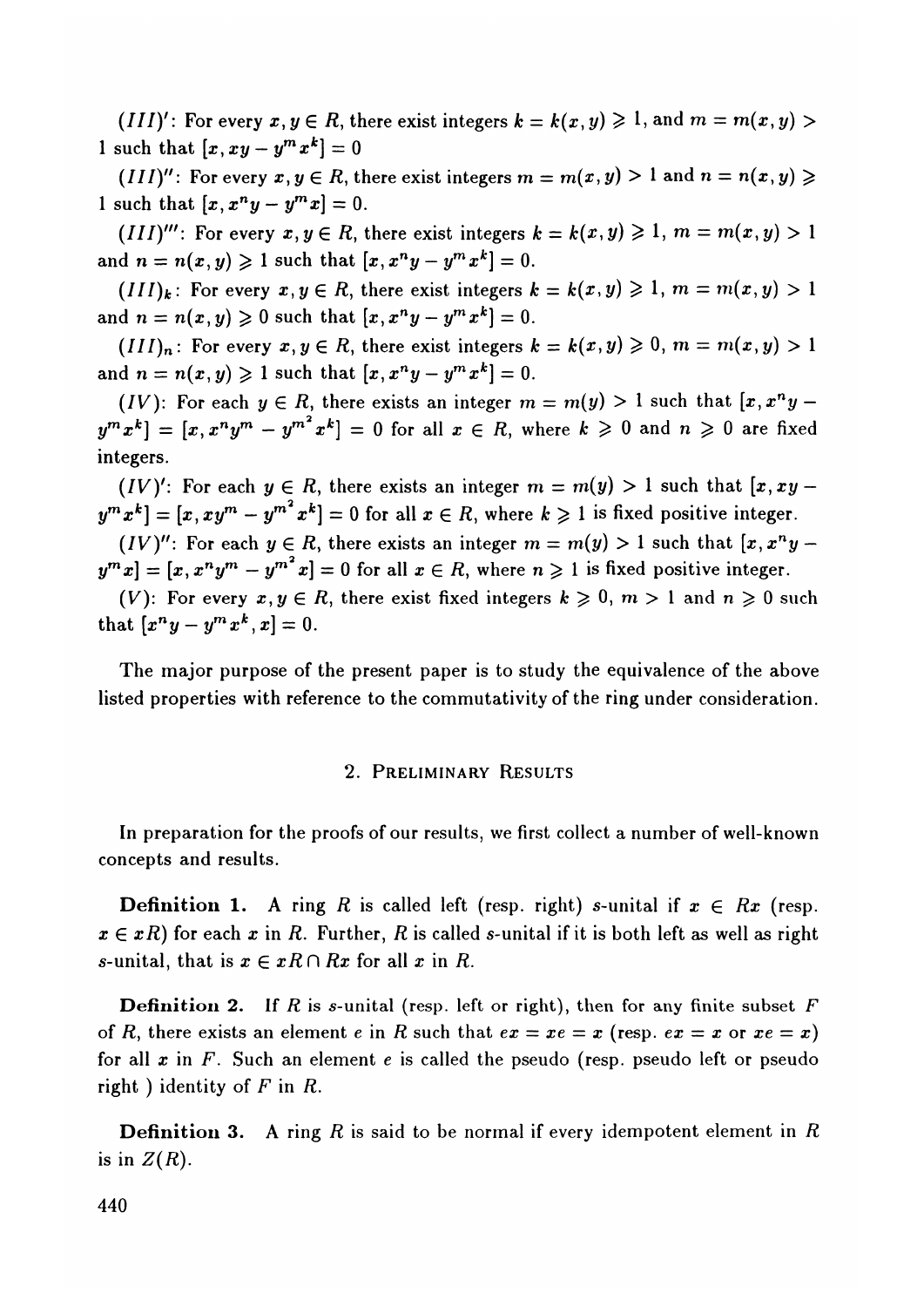**Lemma 1** ([15, Lemma 3]). Let R be a ring such that  $[x,[x, y]] = 0$  for all x and *y* in *R*. Then  $[x^k, y] = kx^{k-1}[x, y]$  for any positive integer k.

**Lemm a 2** ([5, Lemma]). *Let R be a ring with unity I and suppose that f is any*  polynomial function of two variables on R with the property that  $f(x+1,y) = f(x,y)$ *for all*  $x, y \in R$ . If there exists a positive integer n such that  $x^n f(x, y) = 0$  for all  $x, y \in R$ , then  $f(x, y) = 0$  for all  $x, y \in R$ .

**Lemma 3** ([18, Lemma 1]). (i) Let  $\Phi$  be ring homomorphism of R onto  $R^*$ . If *R satisfies*  $(I - A(R)), (I' - A(R))$  or  $(II - A(R)),$  then  $R^*$  satisfies  $(I - \Phi(A(R))),$  $(I' - \Phi(A(R)))$  or  $(II - \Phi(A(R)))$  respectively.

(ii) If  $A(R)$  is commutative and R satisfies  $(I' - A(R))$ , then  $N(R)$  is commu*tative nil ideal of R containing*  $C(R)$  *and is contained in*  $V_R(A(R))$ *. In particular,*  $(N(R))^2 \subseteq Z(R)$ .

(iii) If there exists a commutative subset  $A(R)$  of  $N(R)$  for which R satisfies  $(I' - A(R))$  and  $(II - A(R))$ , then R is commutative.

**Lemma 4** ([20, Lemma]). Let R be a left (resp. right) s-unital ring. If for each *pair of elements x and y in R, there exists a positive integer*  $k = k(x, y)$  *and an element*  $e = e(x, y)$  of R such that  $x^k e = x^k$  and  $y^k e = y^k$  (resp.  $e x^k = x^k$  and  $ey<sup>k</sup> = y<sup>k</sup>$ ), then R is an s-unital ring.

**Lemma QK** ([17, Lemma 3]). Let R be a ring and let  $x, y \in R$ . If  $x = y^k x$  for *some natural number k, then*  $x = y^{km}x$  *for every natural number m.* 

**Theorem K** ([11, Theorem]). Let f be a polynomial in n non-commuting in*determinates*  $x_1, x_2, \ldots, x_n$  with relatively prime integral coefficients. Then the *following are equivalent:* 

(a) *Every ring satisfying the polynomial identity f =* 0 *has a nil commutator ideal.* 

(b) Every semi-prime ring satisfying  $f = 0$  is commutative.

(c) For every prime p,  $(GF(p))_2$ , the ring of  $2 \times 2$  matrices over the Galois field  $GF(p)$ , fails to satisfy  $f = 0$ .

Now, let *P* be a ring property*.* If *P* is inherited by every subring and every homomorphic image, then *P* is called an *h*-property. More weakly, if *P* is inherited by every finitely generated subring and every natural homomorphic image modulo the annihilator of a central element, then *P* is called an *H*-property. A ring property *P* such that a ring *R* has the property *P* if and only if all its finitely generated subrings have *P,* is called an *F*- property.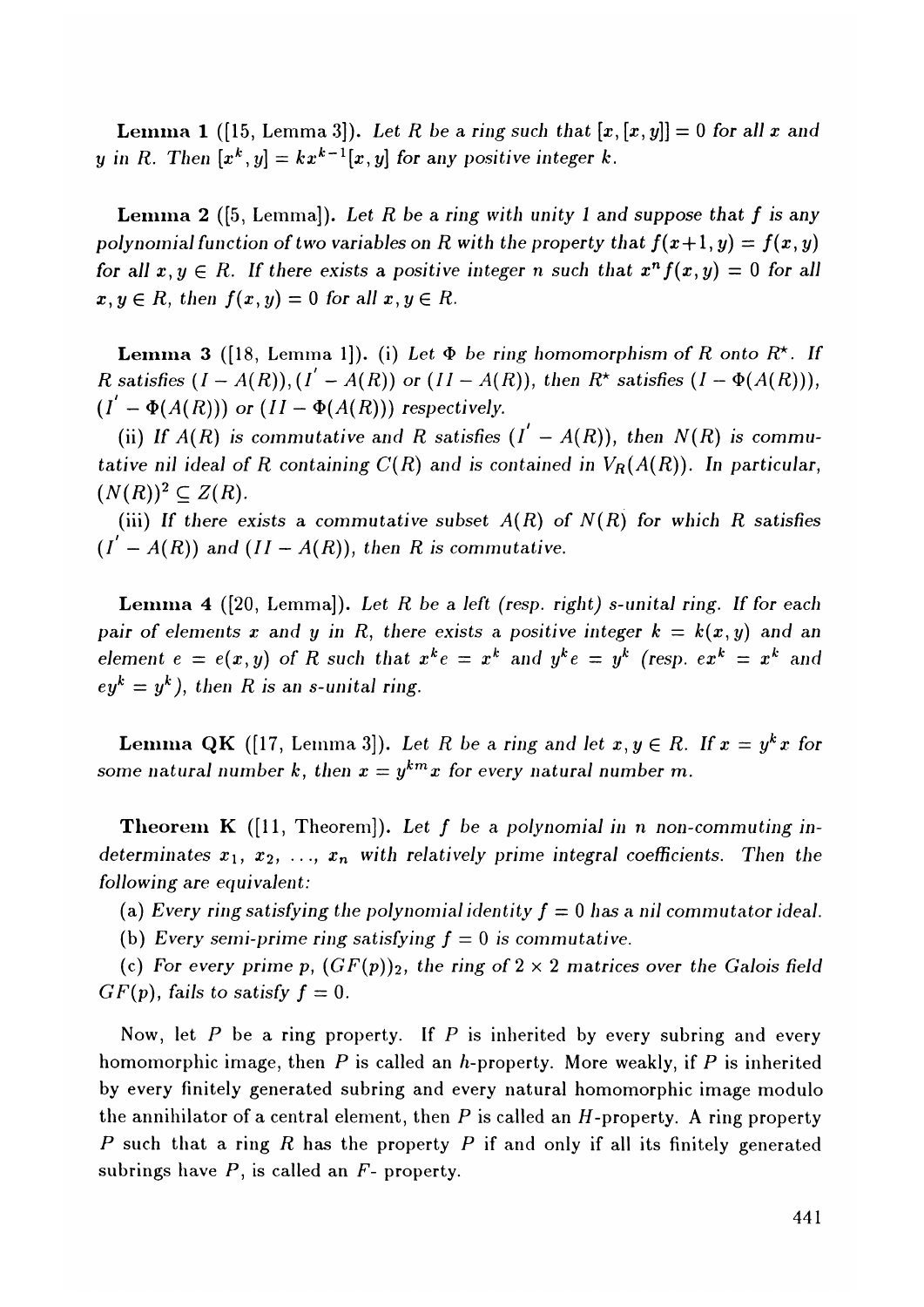**Proposition 1** ([10, Proposition 1]). Let P be an H-property, and let P' be an *F-property. If every ring R with unity 1 having the property P has the property P', then every s-unital ring having P has P'.* 

The following theorems are due to Herstein.

**Theorem**  $H_1$  ([9, Theorem 3]). If R is a ring with center  $Z(R)$  such that for *every*  $a \in R$  there exists a polynomial  $p_a(t)$  such that  $a - a^2 p_a(t) \in Z(R)$ , then R is *commutative.* 

**Theorem**  $H_2$  ([8, Theorem 19]). Let R be a ring and let  $n = n(x) > 1$  be an *integer depending on x. If*  $x^n - x \in Z(R)$  for all  $x \in R$ , then R is commutative.

#### 3. MAIN RESULTS

We obtained the following results*.* 

**Theorem** 1. *The following statements are equivalent:* 

(i) *R is commutative.* 

(ii) R satisfies  $(III)'''$  and  $(I' - A(R))$  for a commutative subset  $A(R)$  of  $N(R)$ .

Theorem 2. *Let R be a ring. Then the following are equivalent:* 

(i) *R is s-unital and commutative;* 

(ii) R is s-unital and satisfies (III) and  $(I' - A(R))$ ;

(ii)' *R* is left (resp. right) s-unital and satisfies  $(III)_k$  (resp.  $(III)_n$ ) and  $(I'-A(R))$ *for some subset A(R) of N(R);* 

(iii)  $R$  is left or right s-unital and satisfies  $(IV)$ .

Following lemmas are essential in proving our theorems*.* 

**Lemma 5.** Let  $k = k(x, y) \ge 1$ ,  $m = m(x, y) > 1$ , and  $n = n(x, y) \ge 1$ . If R *is an associative ring which satisfies*  $[x^n y - y^m x^k, x] = 0$  for all  $x, y \in R$ , then R is *normal.* 

Proof. Let e be an idempotent element in  $R$  and let  $x \in R$ . Then there exist integers  $n = n(e, e + ex(1 - e)) \ge 1$ ,  $m = m(e, e + ex(1 - e)) > 1$  and  $k =$  $k(e, e + e x (1 - e)) \geqslant 1$  such that for  $x = e$  and  $y = e + e x (1 - e)$ , we have  $[e, e^n (e +$  $ex(1-e)-(e+ex(1-e))^{m}e^{k}]=0.$  So,  $e^{n+1}(e+ex(1-e)) - c(e+ex(1-e))^{m}e^{k}$  $e^{n}(e + ex(1 - e))e + (e + ex(1 - e))^{m}e^{k+1} = 0$ . As  $e^{k} = e$  for all  $k \ge 1$ , we get  $ex(1-e) - ex(e - e^2) = 0$ . Hence,  $ex(1-e) = 0$ , that is  $exe = ex$ . Similarly,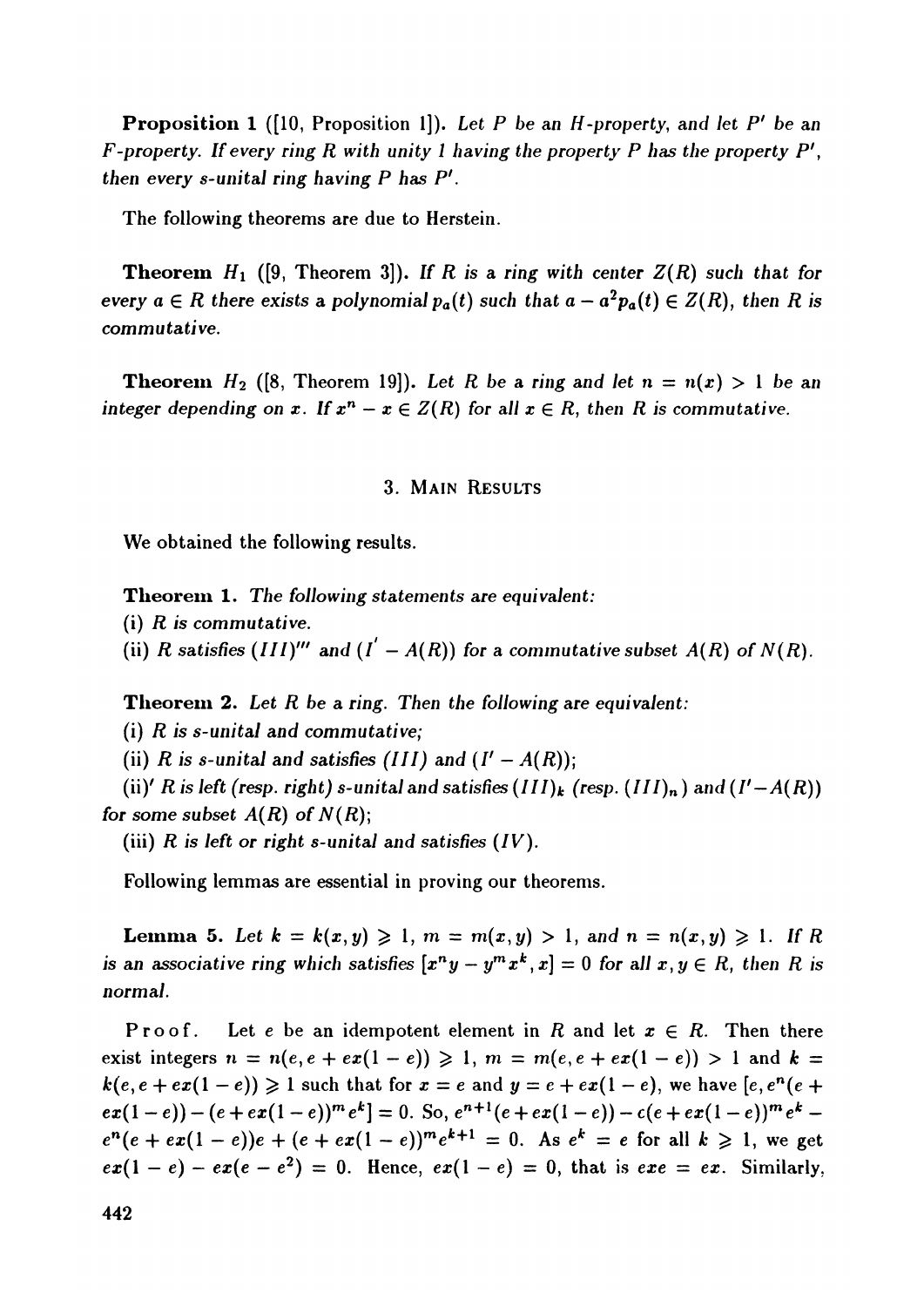**there exist integers,**  $n = n(e, e + (1 - e)xe) \ge 1$ ,  $m = m(e, e + (1 - e)xe) > 1$ , and  $k = k(e, e + (1-e)xe) \ge 1$  such that  $[e, e^n(e + (1-e)xe) - (e + (1-e)xe)^m e^k] = 0$ . Thus,  $e^{n+1}(e+(1-e)xe) - e(e+(1-e)xe)^me^k - e^n(e+(1-e)xe)e + (e+(1-e)xe)^me^{k+1} = 0.$ So  $(1-e)xe = 0$  and thus  $exe = xe$ . Therefore,  $ex = xe$  for all  $x \in R$ . Hence, we **find that e is central, and thus R** is normal.  $\square$ 

**Lemma 6.** Let R be a ring with unity 1 satisfying (III). Then  $N(R) \subseteq Z(R)$ .

**Proof.** Let  $a \in N(R)$  and  $x \in R$ . Then, we may assume that there are integers  $m_1 = m(x, a) > 1$ ,  $n_1 = n(x, a) \ge 0$  and  $k_1 = k(x, a) \ge 0$  such that  $x^{n_1}[x, a] =$  $[x, a^{m_1}]x^{k_1}$  for all  $x \in R$ . Now, consider  $m_2 = m(x, a^{m_1}) > 1$ ,  $n_2 = n(x, a^{m_1}) \ge 0$ , **and**  $k_2 = k(x, a^{m_1}) \ge 0$ . Then as above we can write  $x^{n_2}[x, a^{m_1}] = [x, (a^{m_1})^{m_2}]x^{k_2} =$  $[x, a^{m_1m_2}]x^{k_2}$  for all  $x \in R$ . So  $x^{n_1+n_2}[x, a] = [x, a^{m_1m_2}]x^{k_1+k_2}$  for all  $x \in R$ . Thus for any positive integer t, we have  $x^{n_1+n_2+\ldots+n_t}[x,a] = [x,a^{m_1m_2\ldots m_t}]x^{k_1+k_2+\ldots+k_t}$ for all  $x \in R$ . As a is nilpotent,  $a^{m_1 m_2 \ldots m_t} = 0$  for sufficiently large *t*. Hence,  $x^{n_1+n_2+\dots+n_t}[x, a] = 0$  for all  $x \in R$ . Let  $n'(x) = n_1+n_2\dots+n_t$ . So  $x^{n'(x)}[x, a] = 0$ **for all**  $x \in R$ . Set  $n' = max\{n'(x), n'(x+1)\}$ . Thus  $x^{n'}[x, a] = 0 = (x+1)^{n'}[x, a]$  for **all**  $x \in R$  which by Lemma 2 yields  $[x, a] = 0$  for all  $x \in R$ . Hence  $a \in Z(R)$ .  $\Box$ 

From Theorem  $H_2$ , we have the following.

**Theorem 3.** Let R be a ring with unity 1 satisfying (III) and  $(I' - A(R))$  for a *subset A(R) of N(R). Then R is commutative.* 

**Lemma 7.** Let R be a ring with unity 1 satisfying  $(IV)$ . Then  $C(R) \subset Z(R)$ .

**P r** o o **f.** T**he p**o**l**y**n**o**mial i**d**entit**y **in (***IV***) can be rewritten as** 

$$
(1) \t xn[x, y] = [x, ym]xk for all x \in R,
$$

**an**d

$$
(2) \t xn[x, ym] = [x, ym2]xk for all x \in R.
$$

For  $n \leq 1$  and  $k \leq 1$ , *R* is commutative (see the proof of Lemma 8). Thus, we can assume that  $n > 1$  or  $k > 1$ .

Now, replacing x by  $x + 1$  in (1), we get

$$
(x+1)^n[x,y]x^k = [x,y^m](1+x)^k x^k = x^n[x,y](1+x)^k \text{ for all } x, y \in R.
$$

443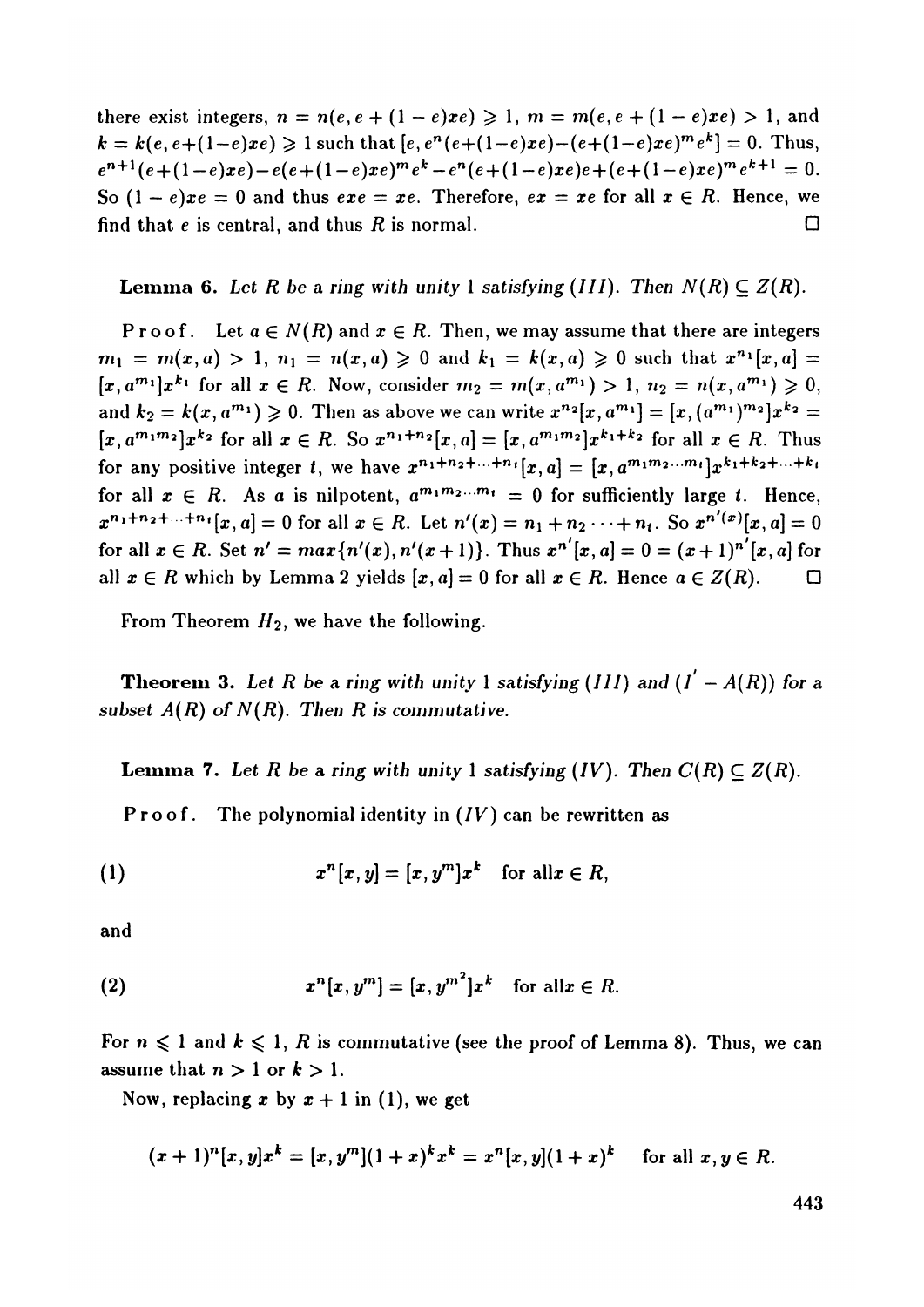So by Theorem *K*, we observe that  $C(R) \subseteq N(R)$ , since  $x = e_{11} = \begin{pmatrix} 1 & 0 \\ 0 & 0 \end{pmatrix}$ , and  $y = e_{12} + e_{21} = \begin{pmatrix} 0 & 1 \\ 1 & 0 \end{pmatrix}$  fail to satisfy the identity  $(x + 1)^n [x, y] x^k - x^n [x, y] (1 + x)^k = 0$ 

in  $(GF(p))_2$ . Hence, by Lemma 6,  $C(R) \subset N(R) \subset Z(R)$ .

**Lemma 8.** *Let R be an associative ring with unity* 1 *satisfying (IV). Then R is commutative.* 

**Proof.** For  $n \leq 1$  and  $k \leq 1$ , R is commutative by Theorem  $H_2$ .

Now, we suppose that  $n > 1$  or  $k > 1$ . If  $k = n$ , then  $x^n[x, y] = [x, y^m]x^n$ , and by Lemma 7, we get  $x^n[x,y] = x^n[x,y^m]$ . Therefore,  $x^n[x,y-y^m] = 0$  and  $(x+1)^n[x,y-y^m]=0$  for all  $x,y\in R$ . By Lemma 2, we have  $[x,y-y^m]=0$  for all  $x, y \in R$ . Therefore, R is commutative by Theorem  $H_2$ . Without loss of generality, we suppose that  $n > k$ . Let  $t = 2^{n+1} - 2^{k+1}$ . Then  $t > 0$ , for  $n > k$ . By using (1), we see that

$$
tx^{n}[x, y] = (2^{n+1} - 2^{k+1})x^{n}[x, y]
$$
  
=  $2^{n+1}x^{n}[x, y] - 2^{k+1}x^{n}[x, y]$   
=  $(2x)^{n}[(2x), y] - [(2x), y^{m}](2x)^{k}$   
= 0.

Hence by Lemma 2,  $t[x,y] = 0$ . Again, Lemma 1 and Lemma 7 together imply that  $[x^t, y] = tx^{t-1}[x, y] = 0$  for all x and y in R. So  $x^t \in Z(R)$  for all  $x \in R$ .

Further, using (1), (2) and the fact that  $C(R) \subseteq Z(R)$  by Lemma 7, we see that

$$
(1 - y^{(m-1)^2})[x, y]x^{2n-k} = [x, y]x^{2n-k} - y^{(m-1)^2}[x, y]x^{2n-k}
$$
  
\n
$$
= [x, y^m]x^n - y^{(m-1)^2}[x, y^m]x^n
$$
  
\n
$$
= x^n[x, y^m] - my^{m-1}y^{(m-1)^2}[x, y]x^n
$$
  
\n
$$
= x^n[x, y^m] - my^{m(m-1)}x^n[x, y]
$$
  
\n
$$
= x^n[x, y^m] - my^{m(m-1)}[x, y^m]x^k
$$
  
\n
$$
= x^n[x, y^m] - [x, y^m]^2x^k
$$
  
\n
$$
= 0.
$$

This implies that  $(1 - y^{(m-1)^2})[x, y]x^{2n-k} = 0$  for all  $x, y \in R$ . Replacing x by  $x + 1$ and using Lemma 2, we get

(3) 
$$
(1 - y^{(m-1)^2})[x, y] = 0 \text{ for all } x, y \in R.
$$

444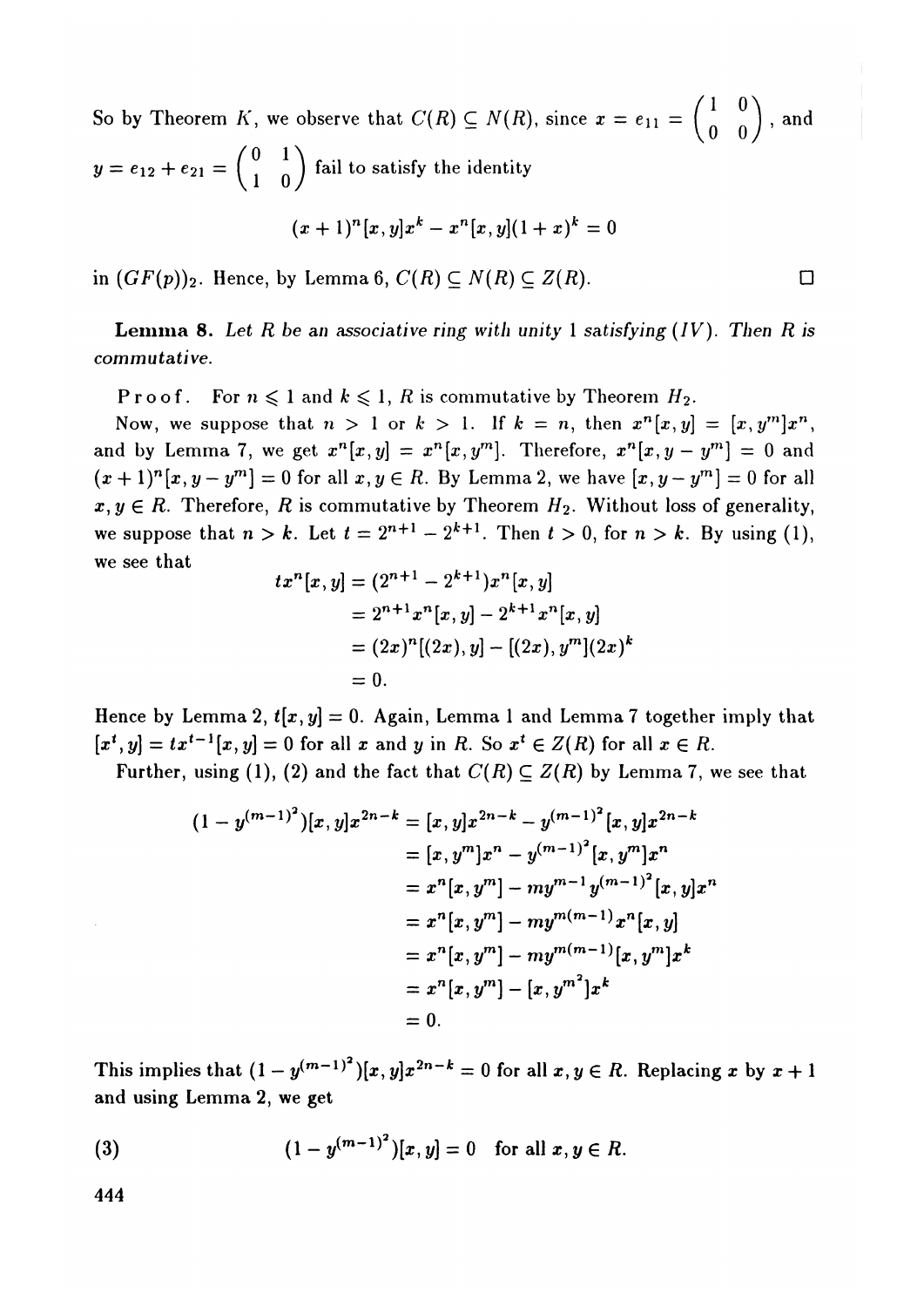Since,  $x^t \in Z(R)$ , for all  $x \in R$ , then by (3), we get

$$
[x, y - y^{t(m-1)^2+1}] = (1 - y^{t(m-1)^2})[x, y] = 0 \text{ for all } x, y \in R.
$$

Thus  $y - y^{t(m-1)^2+1} \in Z(R)$ , for  $m = m(y) > 1$ . Hence, R is commutative by Theorem  $H_2$ . .  $\Box$ 

Now, we are in a position to prove our main results.

Proof of Theorem 1. It is straightforward to see that (i) implies (ii).

Now, if *R* has unity 1, then the result follows from the Theorem 3. So we suppose that *R* does not contain unity 1. In view of Lemma 3 (1), *R* can be assumed to be a subdirectly irreducible ring without unity 1. Let  $x \in R \setminus Z(R)$  be an arbitrary element. By hypothesis, R satisfies  $(I' - A(R))$  for some commutative subset  $A(R)$ of  $N(R)$ , and thus there exists an element  $y \in \langle x \rangle$ , the subring generated by x, and a positive integer m such that  $x^m = x^{m+1}y$ . Clearly,  $e = x^m y^m$  is idempotent with  $x^m = x^m e$ , and also e is a central element by Lemma 5. Since R has no identity,  $e = 0$ . Again by Lemma 3 (ii), x is in the commutative ideal  $N(R)$  and  $[x, [x, a]] = 0$ for all  $a \in A(R)$ . Hence R is commutative by Lemma 3 (iii). This completes the  $\Box$ 

Proof of Theorem 2. Every commutative s-unital ring satisfies (ii), (ii)', and (iii).

If *R* satisfies (ii)', then we claim that *R* is s-unital. Let *I*? be a right s-unital ring, and let  $x, y \in R$ . Then there exist an element  $e \in R$  such that  $xe = x$ and  $ye = y$ . Also, there are integers  $m = m(x, e) > 1$ ,  $n = n(x, e) \ge 1$  and  $k = k(x, e) \ge 0$  such that  $e^m x^{n+k+1} = [x, x^n e - e^m x^k] x^n + x^{n+k+1} = x^{n+k+1}$ . Similarly, if  $m = m(y, e) > 1$ ,  $n = n(y, e) \ge 1$  and  $k' = k(y, e) \ge 0$  are integers, then we have

$$
e^{m'}y^{n'+k'+1}=y^{n'+k'+1}.
$$

Hence,

$$
e^{m}x^{n+n'+k+k'+2} = x^{n+k+n'+k'+2}
$$

and

$$
e^{m'}y^{n+k+n'+k'+2}=y^{n+k+n'+k'+2}.
$$

So

$$
e^{mm'}x^{n+n'+k+k'+2} = x^{n+n'+k+k'+2},
$$

and

$$
e^{mm'}y^{n+n'+k+k'+2}=y^{n+n'+k+k'+2}
$$

Then by Lemma **4,** *R* **is an s-unital ring.**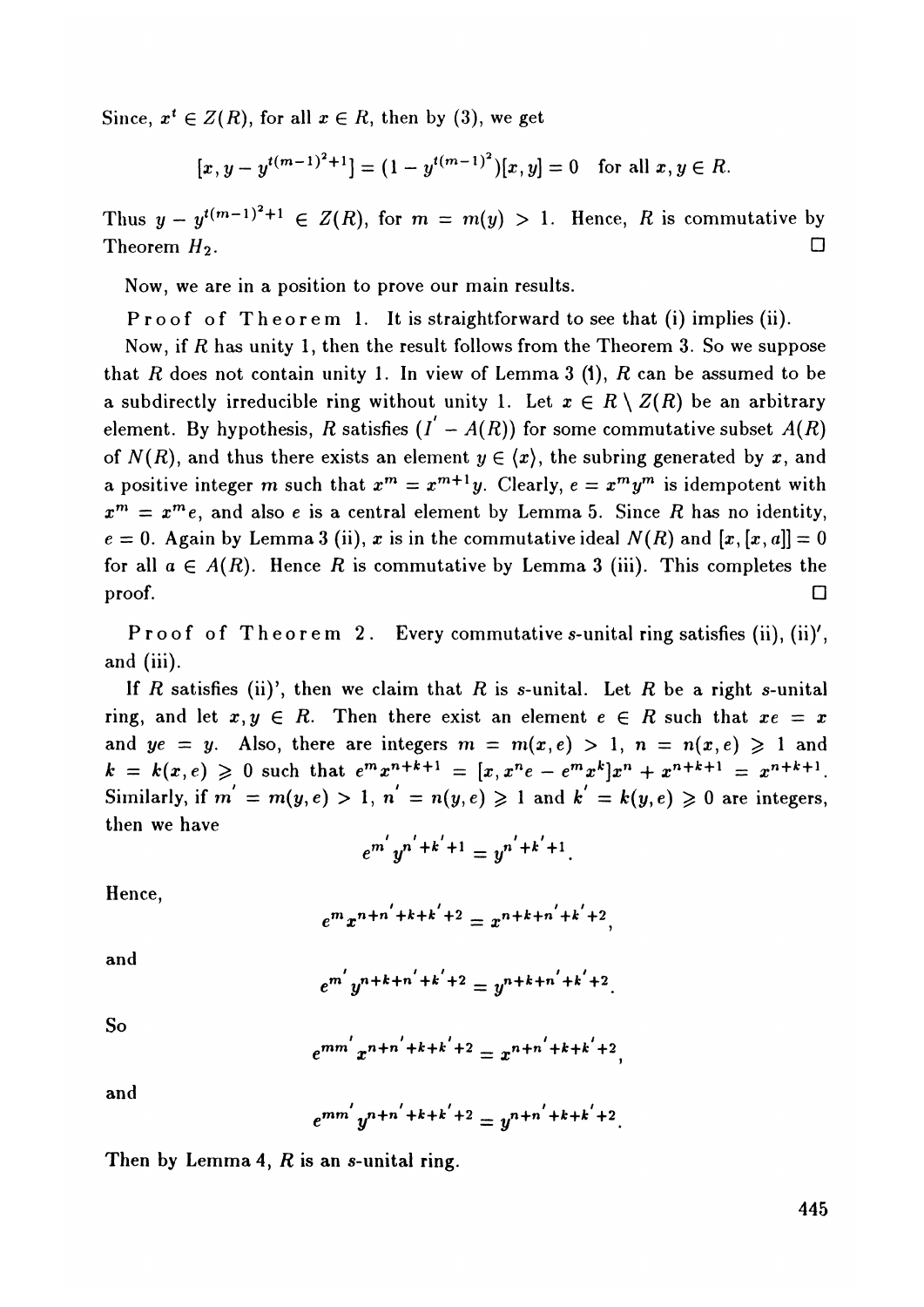Now, suppose that *R* is left s-unital*.* Let *x* and *y* be arbitrary elements of *R.*  Then we can find an element  $e \in R$  such that  $ex = x$  and  $ey = y$ . Further, there are integers  $m = m(x,e) > 1, n = n(x,e) \geq 0$ , and  $k = k(x,e) \geq 1$  such that  $x^{n+1}e = [x, x^ne - e^mx^k] + x^{n+1} = x^{n+1}$ . Similarly,  $y^{n'+1}e = y^{n'+1}$ . So by Lemma 4, *R* is s-unital, since  $x^{n+n'+1}e = x^{n+n'+1}$ ,  $y^{n+n'+1}e = y^{n+n'+1}$ .

According to Proposition 1, in both cases (ii) and (ii)', we may assume that *R* has unity 1. Hence, *R* is commutative by Theorem 3. Thus, any of the conditions (ii) and (ii)' implies (i).

In case *R* satisfies (iii), then for  $n = k = 0$  and for  $k \ge 1$ , *R* left s-unital (resp.  $n \geqslant 1$ , *R* right s-unital) as argued above, we may assume that *R* has unity 1. But also, for  $k = 0$   $(n \ge 1)$  and *R* left s-unital (resp. for  $n = 0$   $(k \ge 1)$  and *R* right sunital) one can see that *R* is in fact s-unital, and we can assume that *R* has unity 1. Hence again by Lemma 8,  $R$  is commutative.  $\Box$ 

**Corollary 1** ([7, Theorem 1]). *A ring R is commutative if and only if R satisfies (III)'* and  $(I' - A(R))$  for a commutative subset  $A(R)$  of  $N(R)$ .

**Corollary** 2 ([19, Theorem 1]). *A ring R is commutative if and only if R satisfies*   $(III)''$  and  $(I' - A(R))$  for a commutative subset  $A(R)$  of  $N(R)$ .

**Corollary 3** ([7, Theorem 2]). *If R is a left or right s-unital ring, then the following statements are equivalent:* 

(i) *R is commutative.* 

(ii)  $R$  satisfies  $(III)'$  and there exists a subset  $A(R)$  of  $N(R)$  for which  $R$  satisfies  $(I' - A(R)).$ 

(iii)  $R$  satisfies  $(IV)'$ .

**Corollary 4** ([19, Theorem 2]). *If R is a left or right s-unital ring, then the following statements are equivalent:* 

(i) *R is commutative.* 

(ii) R satisfies  $(III)''$  and there exists a subset  $A(R)$  of  $N(R)$  for which R satisfies  $(I' - A(R)).$ 

(iii) *R satisfies (IV)".* 

**Corollary 5** ([4, Theorem 1]). *If R is a left or right s-unital ring which satisfies (V), then R is commutative.* 

**Corollary 6** ([12, Theorem]). *Let m, n be fixed non-negative integers. Suppose that R satisfies the polynomial identity*  $x^n[x, y] = [x, y^m]$  for all  $x, y \in R$ .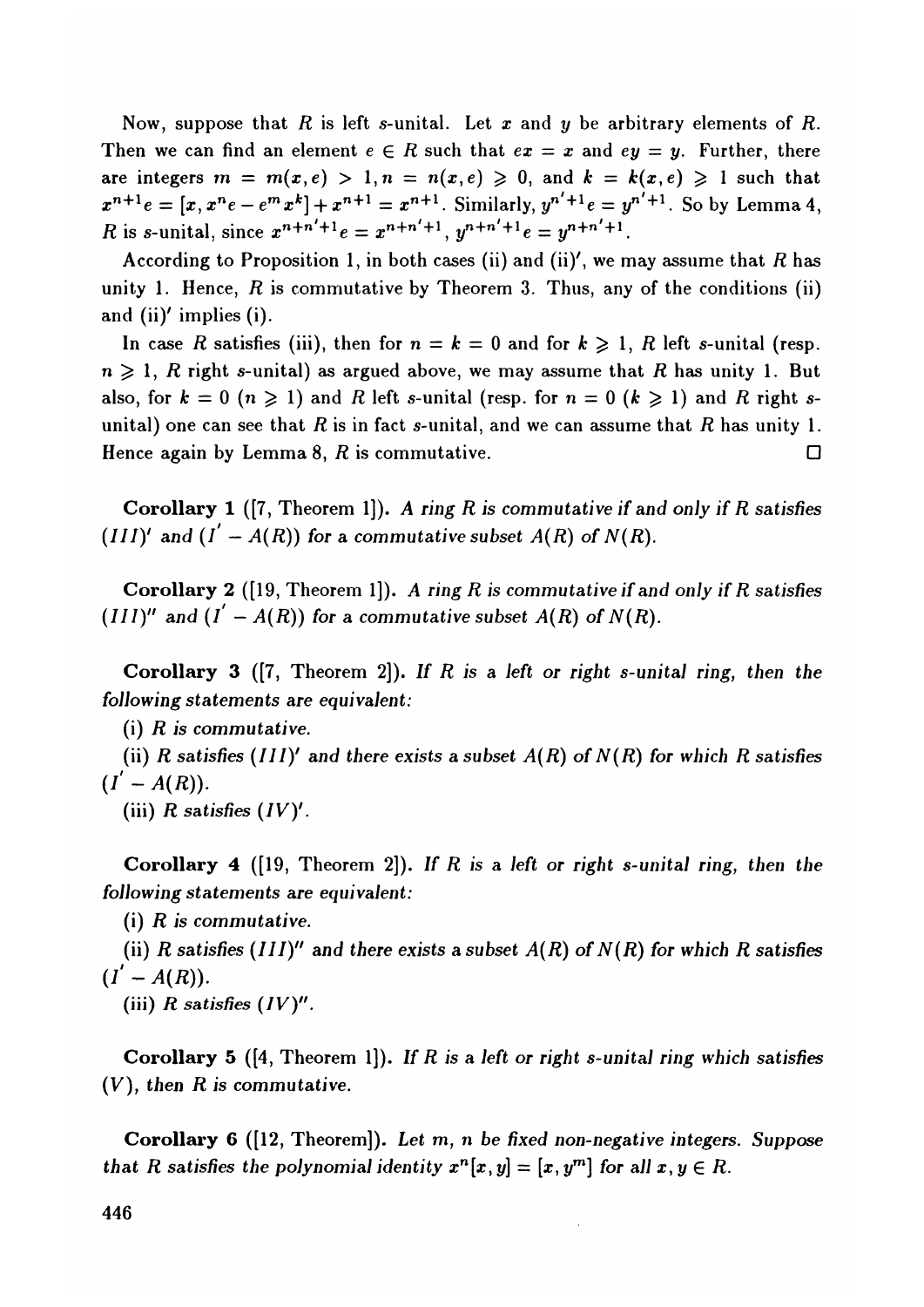(a) If R is left s-unital, then R is commutative except the case  $(m, n) = (1, 0)$ .

(b) If R is right s-unital, then R is commutative except for  $(m, n) = (1, 0)$ ; and also  $m = 0, n > 0$ .

Example 1. Let R be an algebra over  $GF(2)$  of dimension 4 with  $\{1, a, b, c\}$ as a basis which also satisfies the multiplication rule:

$$
a^2 = 1 + a
$$
,  $ab = c$ ,  $ca = b$ ,  $ac = ba = b + c$ , and  $bc = cb = b^2 = c^2 = 0$ .

Then *R* becomes a non-commutative ring whose nilpotent elements commute among themselves. Let  $A(R) = N(R)$  which is a commutative subset of R. Then for any  $x \in R$ , we see that  $x - x^4 = x - x^2(x^2) \in N(R)$  and also  $x - x^5 \in N(R)$ . Thus R satisfies  $(I' - A(R))$ . So R fails to be commutative if it does not satisfy (*III*).

Exampl e *2.* Theorem 1 need not be true if we drop the condition that *A(R)*  is commutative. For this, consider

$$
R = \left\{ \begin{pmatrix} 0 & a & b \\ 0 & 0 & c \\ 0 & 0 & 0 \end{pmatrix} : a, b, c \in GF(2) \right\}.
$$

Then *R* is a nilpotent ring of index 3 and thus,  $N(R) = R$ . Further, *R* satisfies (*III*). However, with  $A(R) = N(R)$ , R also satisfies  $(I' - A(R))$ . But R is not commutative*.* 

Remar k 1*.* Example 2 also shows that Theorem 2 can not be extended for arbitrary rings*.* 

Example 3. This example shows that condition (*III*) in Theorem 2 (ii) is essential for the ring *R* with unity 1 to be commutative*.* Let

$$
R = \left\{ aI + S : S = \begin{pmatrix} 0 & b & c \\ 0 & 0 & d \\ 0 & 0 & 0 \end{pmatrix} \quad \text{and} \quad I = \begin{pmatrix} 1 & 0 & 0 \\ 0 & 1 & 0 \\ 0 & 0 & 1 \end{pmatrix} : a, b, c, d \in GF(2) \right\}.
$$

Then, it is easy to check that  $N(R) = \{S\}$ , and R does not satisfy *(III)*. Let  $A(R) =$ *N*(*R*). Then for all  $x \in R$ , we have  $x - x^2 f(x) \in A(R)$ . However, *R* is not commutative*.* 

Remar k 2*.* In Theorem I, the condition *(III)'"* cannot be substituted *by (III),*  and in Theorem 2, the condition  $(III)_n$ , by  $(III)$ . In fact, we have the following: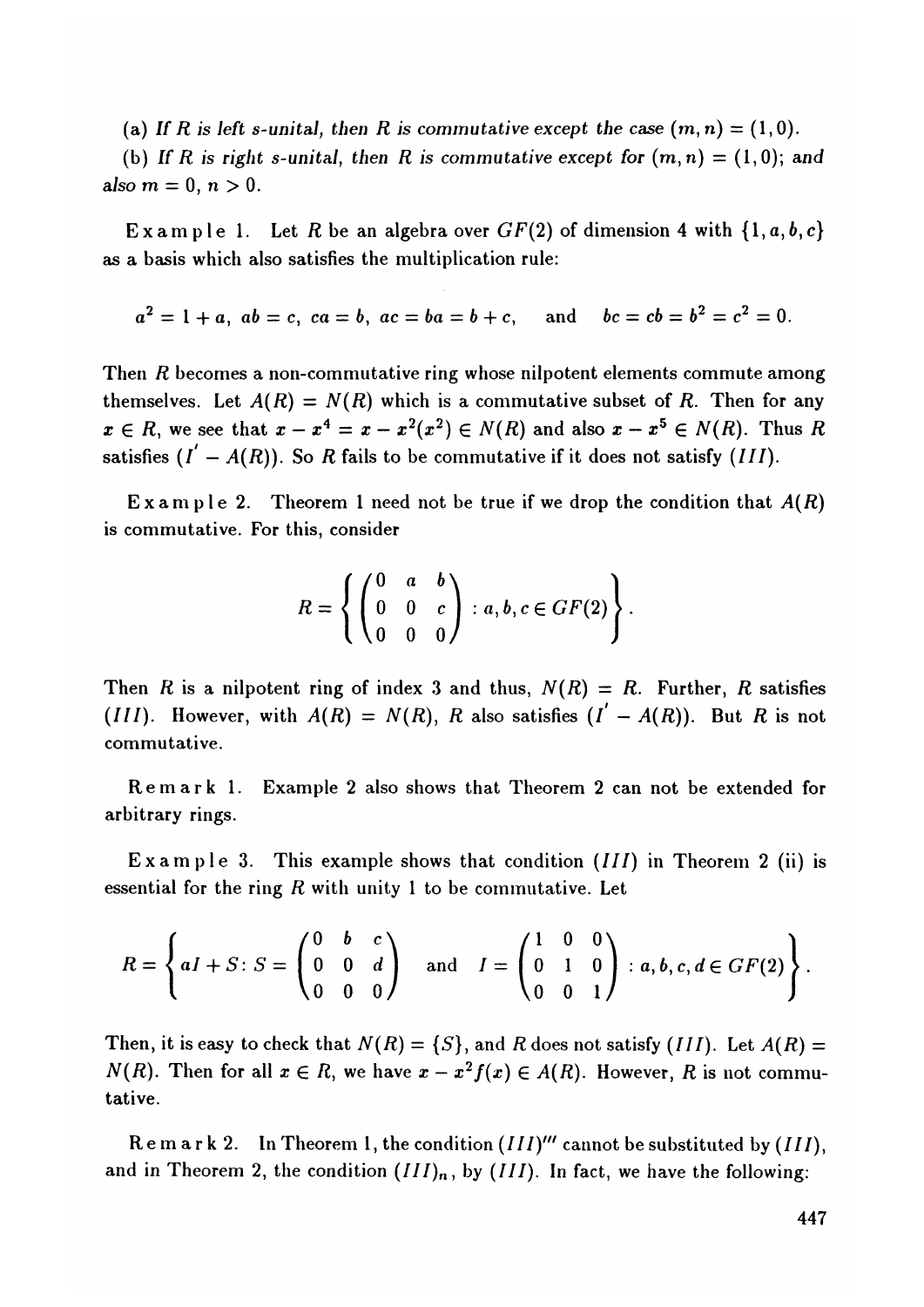$\begin{pmatrix} 0 & GF(2) \\ 0 & GF(2) \end{pmatrix}$  $\left(11\right)$  satisfies the conditions (///) and (/ - *N(R)).* Obviously, *N(R)* = [ ( *° °* J , ( *°* M | is commutative. If  $y = \begin{pmatrix} 0 & 0 \\ 0 & 0 \end{pmatrix}$ ,  $\begin{pmatrix} 0 & 0 \\ 0 & 1 \end{pmatrix}$  or  $\begin{pmatrix} 0 & 1 \\ 0 & 1 \end{pmatrix}$ , then  $y - y^2 = 0$ . If  $y = \begin{pmatrix} 0 & 1 \\ 0 & 0 \end{pmatrix}$ , then  $y - y^2 = y \in N(R)$  and it is easy to see that  $xy - y^2 = 0$  for all  $x \in R$ .

Acknowledgment. The authors are indebted to Professor V. Peric for the valuable advice, which simplified several proofs or inspired the authors to improve some of the results*.* Thanks is also due to the learned referee for most valuable comments*.* 

#### *References*

- **[l]** *H. A. S. Abujabal and M. S. Khan:* O**n** commutativity t**h**eorems fo**r rings,** I**n**te**rn**at. J. Mat**h**. **&** Mat**h**. Sci. *18***(199**0**),** 87-92.
- **[**2**]** *H*. *A. S. Abujabal:* A ge**n**eralizatio**n** o**f** some commutativity t**h**eo**r**ems fo**r ring**s **I,**  Tamka**n**g J. Mat**h**. *21* **(199**0**),** 239-245.
- **[3]** *H*. *A. S. Abujabal:* A ge**n**e**r**alizatio**n** o**f** some commutativity t**h**eo**r**ems fo**r r**i**n**gs **II,** Riv. Mat. U**n**iv. Pa**r**ma *(4) 16***(199**0**), 131**-**1**40.
- **[**4**]** *H*. *A. S. Abujabal:* Commutativity of o**n**esided s-u**n**ital **r**i**n**gs, Resultate Mat**h**. *18***(199**0**), 1**8**9**-**19**6**.**
- [5] *H. E. Bell:* The identity  $(xy)^n = x^n y^n$ : does it buy commutativity, Math. Mag. 55 **(19**82**),** 165-170.
- **[**6**]** *M. Ashraf and M. A. Quadri:* O**n** commutativity of associative **ring**s**,** B**ull.** A**u**st**r**a**l.**  Mat**h**. Soc. *88***(19**88**),** 267-271.
- **[**7**]** *M. Ashraf and M. A. Quadri:* O**n** commutativity o**f** associative **ring**s **wi**t**h** co**n**strai**n**ts i**n**volvi**n**g a subset, Radovi Mat. **5 (19**8**9), 1**4**1**-**1**4**9**.
- **[**8**]** *L N Herstein:* T**h**e st**r**ucture o**f** certai**n** class o**f ring**s**,** Ame**r**. J**.** Mat**h**. 7**5(19**5**3),** 864-871.
- **[9]** *L N Herstein:* Two **r**ema**r**ks o**n** t**h**e commutativity of **ring**s**,** Ame**r**. J. Mat**h**. **7***8* **(19**5**1),**  756-762.
- **[1**0**]** *Y. Hirano, Y. Kobayashi and H. Tominaga:* Some poly**n**omial ide**n**tities a**n**d commuta tivity o**f s**-**uni**ta**l ring**s**,** Mat**h**. J**.** Okayama U**n**iv. *24* **(19**82**),** 7-13.
- **[11]** *T. P. Kezlan:* A **n**ote o**n** commutativity o**f** semip**r**ime Pi-**r**i**n**gs, Mat**h**. Japo**n**. **57(19**82**),**  267- 268.
- **[1**2**]** *H. Komatsu:* A commutativity t**h**eo**r**em fo**r ring**s**,** Mat**h**. J. Okayama U**n**iv. *26* **(**1**9**84**),**  109-111.
- **[**1**3]** *H*. *Komatsu, T. Nishinaka and H. Tominaga:* O**n** commutativity o**f ring**s**,** Radovi Mat. *6***(**1**99**0**), 3**0**3-3**1**1.**
- **[1**4**]** *H. Komatsu and H. Tominaga:* Some commutativity co**n**ditio**n**s fo**r r**i**n**gs wit**h** u**n**ity, Resultate Mat**h**. *19***(1991),** 83-88.
- **[1**5**]** *W. K. Nicholson and A. Yaqub:* A commutativity t**h**eo**r**em fo**r r**i**n**gs a**n**d g**r**oups, Ca**n**ad. Mat**h**. B**ull**. *22* **(19**7**9),** 419-423.
- **[1**6**]** *E. Psomopoulos:* A commutativity t**h**eorem fo**r r**i**ngs,** Mat**h**. Japo**n**. **5***9***(19**84**), 3**7**1-3**7**3**.
- **[1**7**]** *M. A. Quadri and M. A. Khan:* A commutativity t**h**eo**r**em fo**r** left **s-un**ita**l r**i**n**gs, B**u**l**l.**  I**n**st. Mat**h**. Acad. Si**n**ica *1***5(19**87**),** 323-327.
- **[1**8**]** *M. A. Quadri and M. A. Khan:* A commutativity t**h**eorem fo**r** associative **ring**s**,** Mat**h**. Japo**n**. *88***(19**88**),** 275-279.